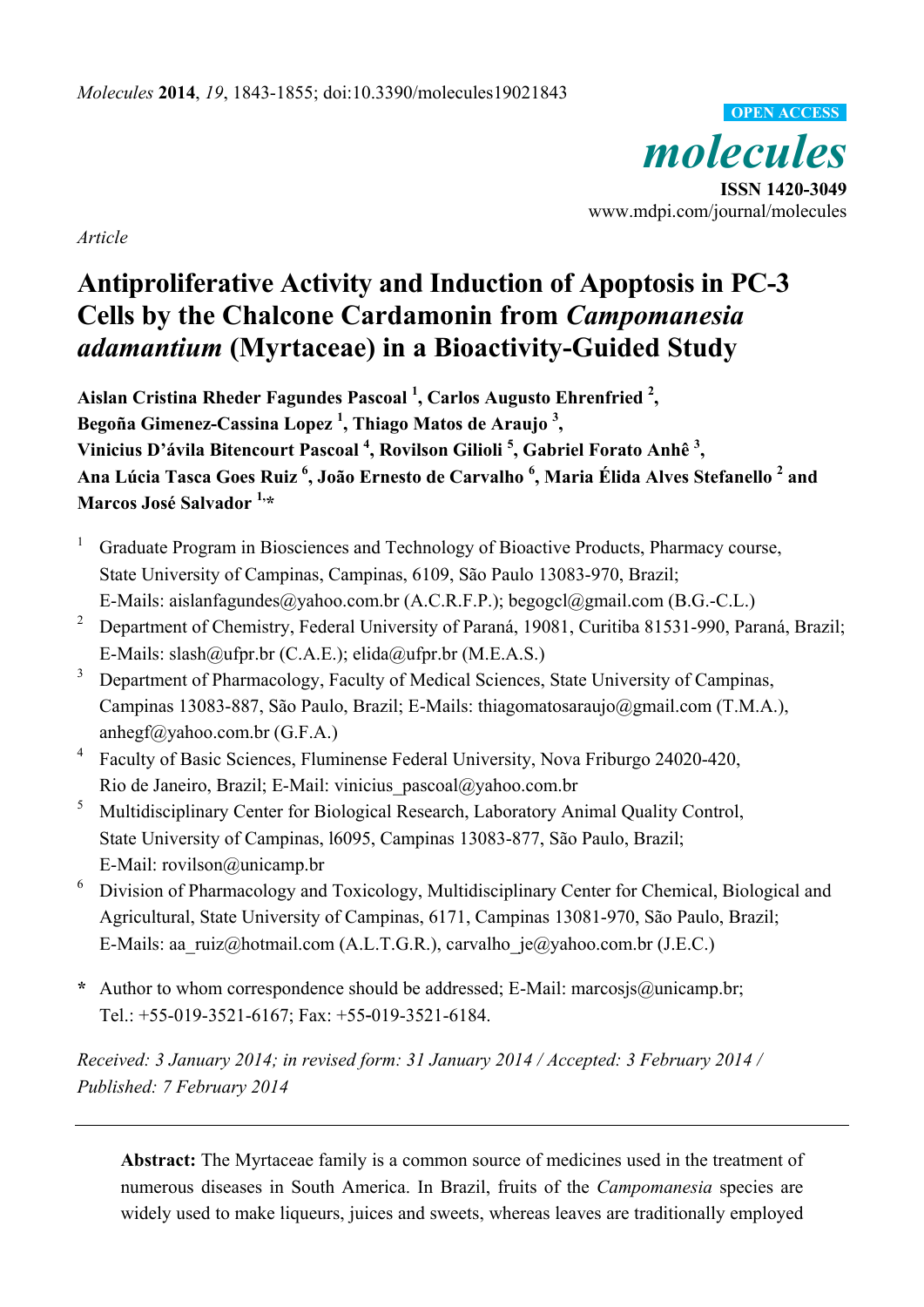as a medicine for dysentery, stomach problems, diarrhea, cystitis and urethritis. Ethanol extracts of *Campomanesia adamantium* (Myrtaceae) leaves and fruits were evaluated against prostate cancer cells (PC-3). The compound (2*E*)-1-(2,4-dihydroxy-6-methoxyphenyl)-3 phenylprop-2-en-1-one, cardamonin) was isolated from ethanol extracts of C. *adamantium* leaves in a bioactivity-guided study and quantified by UPLC-MS/MS. *In vitro* studies showed that the isolated chalcone cardamonin inhibited prostate cancer cell proliferation and decreased the expression of NFkB1. Moreover, analysis by flow cytometry showed that this compound induced DNA fragmentation, suggesting an effect on apoptosis induction in the PC-3 cell line.

**Keywords:** *Campomanesia adamantium*; Myrtaceae; chalcone; cardamonin; apoptosis; cancer

#### **1. Introduction**

Application of natural products with therapeutic properties is as old as human civilization. Plants represent the largest sources of active substances that can be used in medical therapy due to the large structural diversity that these metabolites exhibit, being perhaps the oldest source of medicines for man [1]. Drugs derived from natural products with antibacterial, anticoagulant, antiparasitic, immunosuppressive and anticancer activity are capable of treating 87% of categorized human diseases [2]. Among the 128 anticancer drugs released on the market between 1981 and 2010, 12 were natural products and 32 were derived from natural products [3]. Such data justifies work in the area of natural products, particularly in view of its importance in the search for new drugs in cancer therapy.

The Myrtaceae (121 genera, 3,800–5,800 spp) is one of the most important families in tropical forests. They consist of aromatic trees or shrubs, which frequently produce edible fruit. In the neotropics around 1,000 species of this family can be found. Several members are used in folk medicine, mainly as anti-diarrheic, antimicrobial, antioxidant, cleansing, antitumoral, anti-rheumatic, and anti-inflammatory agents, as well as to lower blood cholesterol. In addition, some fruits are eaten fresh or used to make juices, liqueurs and sweets very much appreciated by the population [4]. *Campomanesia adamantium* (Cambess.) O. Berg (Myrtaceae) is an edible fruit tree native to Brazil, very abundant in areas of the Cerrado in the Midwest region and the Atlantic Forest in the Southeast and South regions of Brazil [5]. In previous studies, the fruit extracts of *C. adamantium* collected in the Midwest of Brazil (State of Mato Grosso do Sul) were evaluated against the microorganism *Mycobacterium tuberculosis.* Ethyl acetate extracts and fractions have shown promising antibacterial activity [6] and extracts from the leaves of *C. adamantium* have been evaluated by the DPPH assay for antioxidant activity together with the isolation of five flavanones (7-hydroxy-5-methoxyflavanone, 7-hydroxy-5-methyl-6-methoxyflavanone, 5,7-dihydroxy-6-methylflavanone, 5,7-dihydroxyflavanone and 8-methyl 5,7-dihydroxy-6,8-dimethylflavanone) and four chalcones (2',4'-dihydroxy-6'-methoxy-chalcone, 2',4'-dihydroxy-6'-methoxy-5'-methylchalcone, 2',4'-dihydroxy-6'-methoxy-3'-methylchalcone and 2',6'-dihydroxy-4'-methoxy-3',5'-dimethylchalcone) [7]. Another specimen, growing in the South of Brazil, also showed antioxidant activity associated with the presence of chalcones and flavonoids, including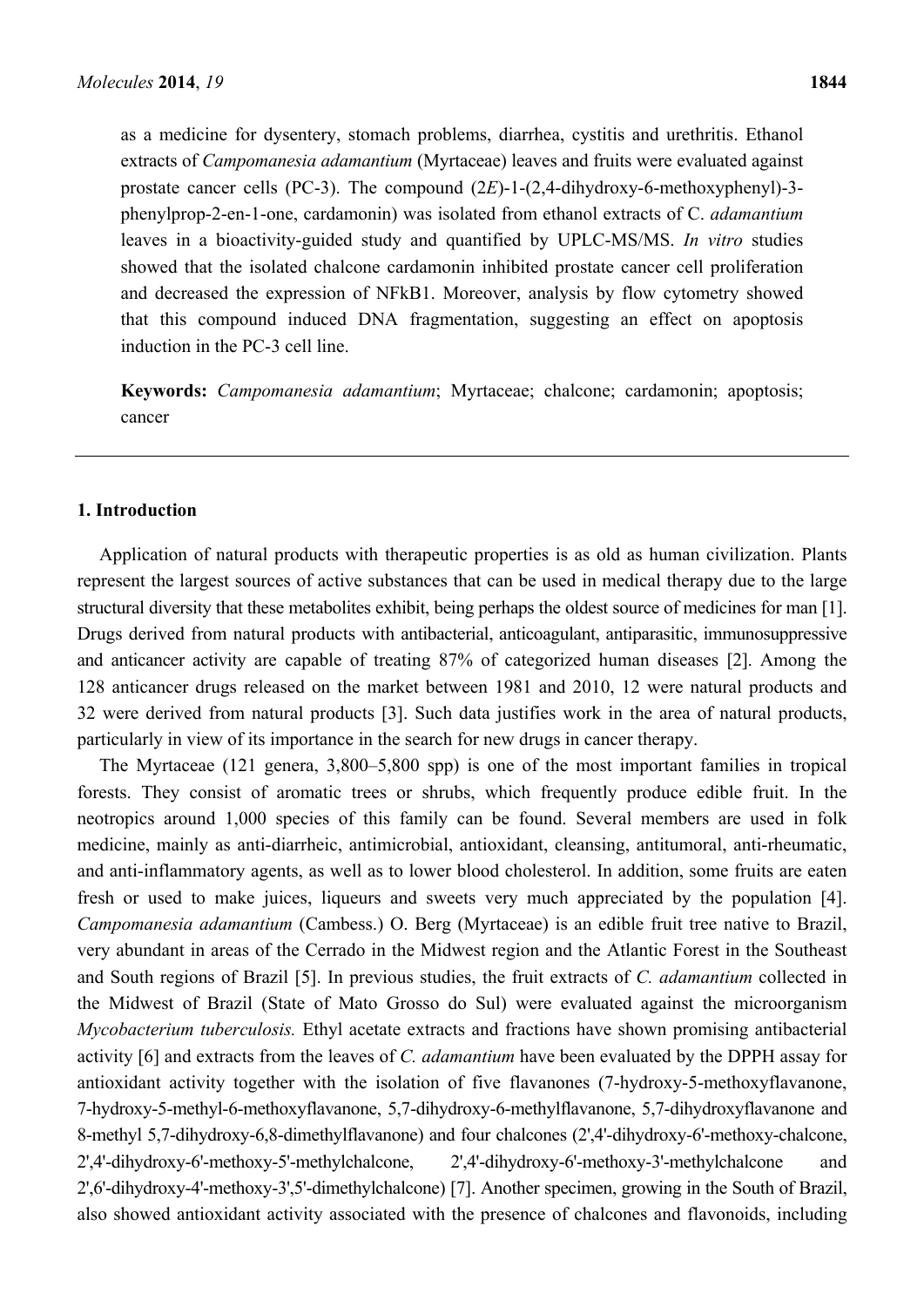isoquercitrin, quercitrin, myricetin and quercetin [8]. Ethyl acetate and aqueous extracts from *C. adamantium* showed antinociceptive and anti-inflammatory activity *in vivo* and quercetin, myricitrin and myricetin were identified as possible compounds responsible for the anti-inflammatory activity, since such action was observed with these compounds *in vitro* [9]. Polyphenols have been identified in *C. adamantium* [8,9] and several studies have demonstrated antiproliferative activity involving this class of compounds [10,11]. Such data have encouraged the search for compounds with antiproliferative activity in *C. adamantium.*

In this study, we evaluated the antiproliferative activities of extracts from fruits and leaves of *C. adamantium* in PC-3 prostate cancer cells as a part of a bioprospecting program for the discovery of antiproliferative agents against cancer cell lines in the Brazilian flora. The chalcone cardamonin was isolated through bioassay-guided fractionation and quantified in fruit and leaf extracts. The antiproliferative activity of cardamonin and its effect on apoptosis induction in PC-3 prostate cancer cells was also studied.

#### **2. Results and Discussion**

#### *2.1. Extraction and Isolation*

From the crude ethanol extract of *C. adamantium* leaves we isolated the chalcone (2*E*)-1-(2,4 dihydroxy-6-methoxyphenyl)-3-phenylprop-2-en-1-one), denominated cardamonin (Figure 1). The  ${}^{1}H$  and  $^{13}$ C-NMR peaks were unambigously assigned by one-bond (HSOC) and long-range 1H- $^{13}$ C (HMBC) correlation experiments, and the molecular formula  $C_{16}H_{14}O_4$  was determined by MS ([M-H]<sup>-</sup> 269). All spectral data are in agreement with literature data [12].

#### *2.2. Quantification by UPLC-MS*

UPLC–MS permitted the quantification of cardamonin concentrations in fruit and leaf extracts. Figure 1 shows chromatograms obtained from ethanol extracts of the fruits and leaves of *C. adamantium*. Quantification of the extract components highlighted cardamonin as the major compound. An average of 87.74  $\pm$  1.07 μg/mg (mean  $\pm$  standard deviation, analyzed in triplicate) was found in the leaf extract and  $5.40 \pm 13.07$   $\mu$ g/mg in the fruit extract. The linear fit was determined, with  $R^2 = 0.99$ .

## *2.3. Cardamonin, Fruit and Leaf Extracts Inhibited Survival of Cultured Human PC-3 Prostate Cancer Cells*

We studied the effects of fruit and leaf extracts and cardamonin on cell survival using human prostate cancer cell line PC-3 as a model, employing the sulforhodamine B assay to determine cell survival. This assay was used to determine the concentration necessary to inhibit 50% of growth (GI50) (Figure 2). The GI50 values for the leaf extracts, fruit extracts and cardamonin were 3.20, 14.25 and 11.35 μg/mL, respectively, compared to 0.028 μg/mL for the positive control doxorubicin. These results show a direct relationship between antiproliferative activity of extracts from fruits and leaves of *C. adamantium* and concentration of cardamonin. Many studies with different tumor cell lines and animal models have suggested that some chalcones can inhibit tumor initiation, tumor progression and induction of apoptosis [10,11,13].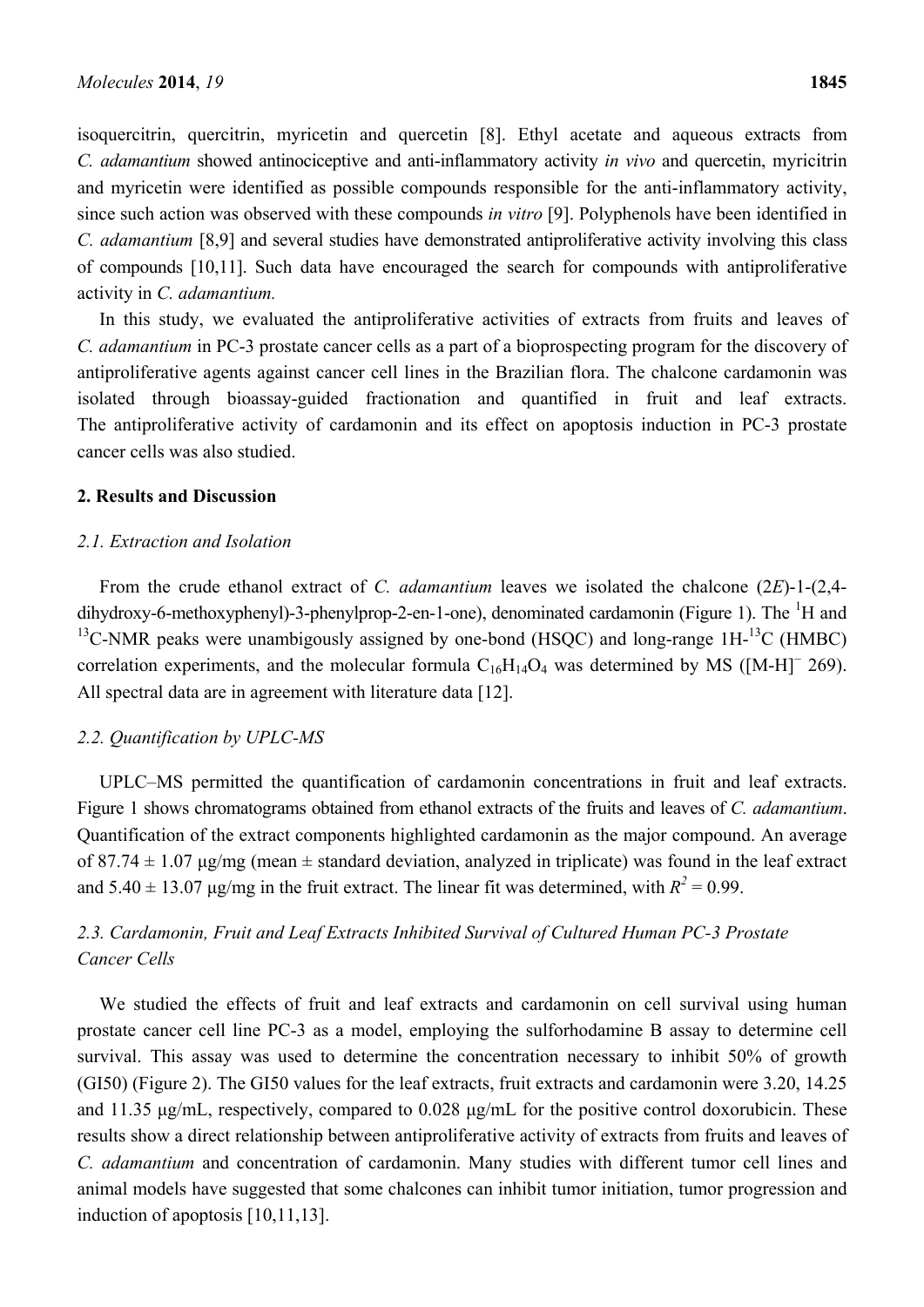**Figure 1.** Chemical structure of cardamonin and chromatographic profile of extracts from leaves and fruits of *Campomanesia adamantium* by UPLC/MS/MS in negative ion mode. (**a**) fruit extract; (**b**) leaf extract; (**c**); fruit extract + standard sample of cardamonin (**d**) leaf extract+ standard sample of cardamonin.

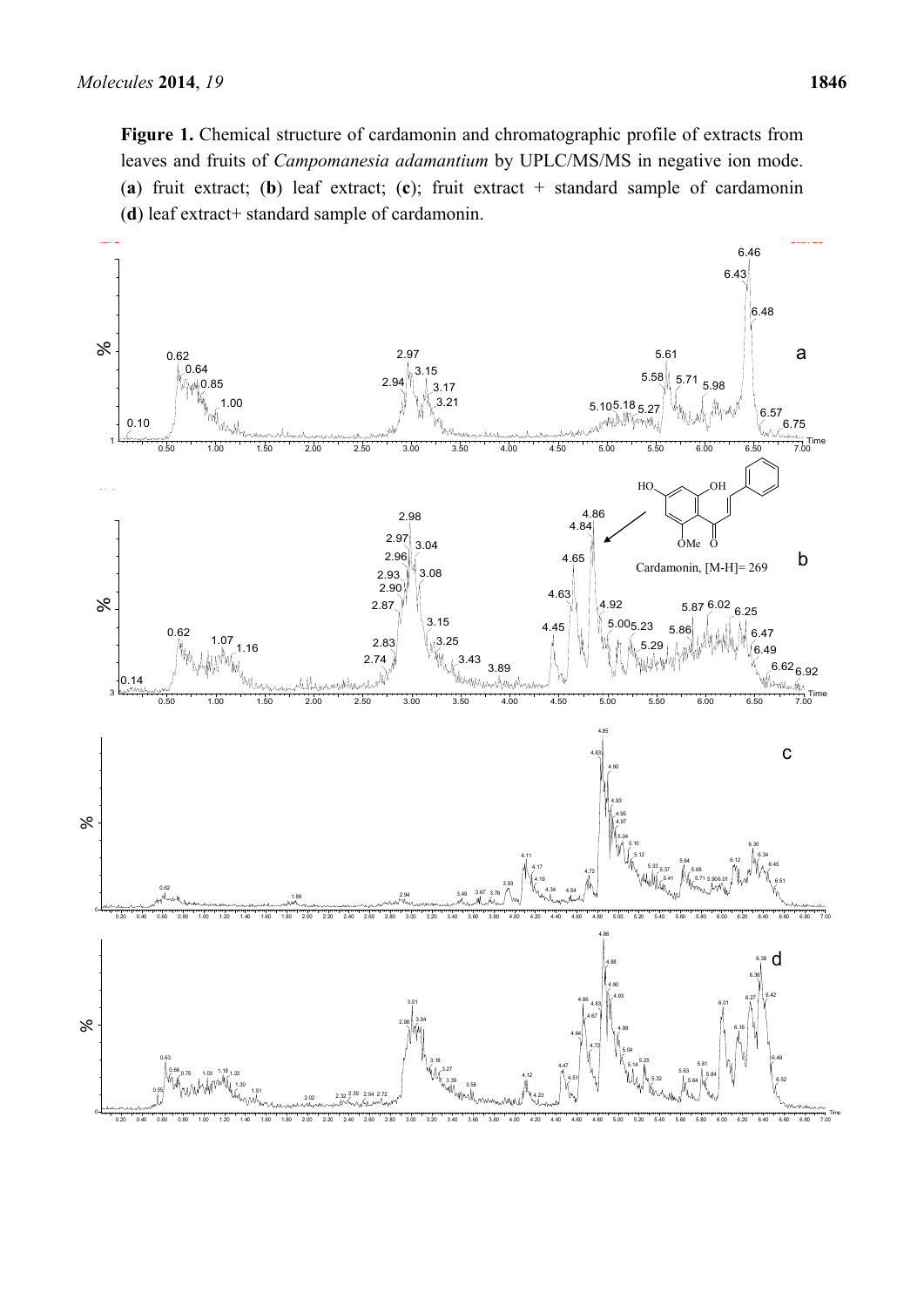**Figure 2.** Antiproliferative activities in PC-3 cell line: (**a**) crude leaf extracts; (**b**) crude fruit extracts; (**c**) cardamonin and (**d**) doxorubicin after 48h treatment. G50: concentration necessary to inhibit 50% of growth; TGI: concentration necessary to inhibit 100% of growth and LC50 concentration necessary to be lethal 50% of cell line.



*2.4. Cardamonin Decreases NF-kB1 Expression Measured by qRT-PCR in Cultured PC-3 Cells* 

The NF-kB family consists of five proteins structurally related and functionally conserved: Rel A, Rel B, c-Rel, NFkB1 and NFkb2. The latter is a transcription factor that is activated in response to certain stimulations and plays a central role in the regulation of immune and inflammatory responses, apoptosis and oncogenesis [14,15]. It seems that NF-kB can convert inflammatory stimuli into tumor growth signals [16], suggesting it might be an important target for cancer therapy [14,15]. Cells treated with chalcone cardamonin and doxorubicin showed a decrease in gene expression NF-kB1 after 12, 24 and 48 h of treatment when compared to control cells grown in the presence of a diluent (Figure 3).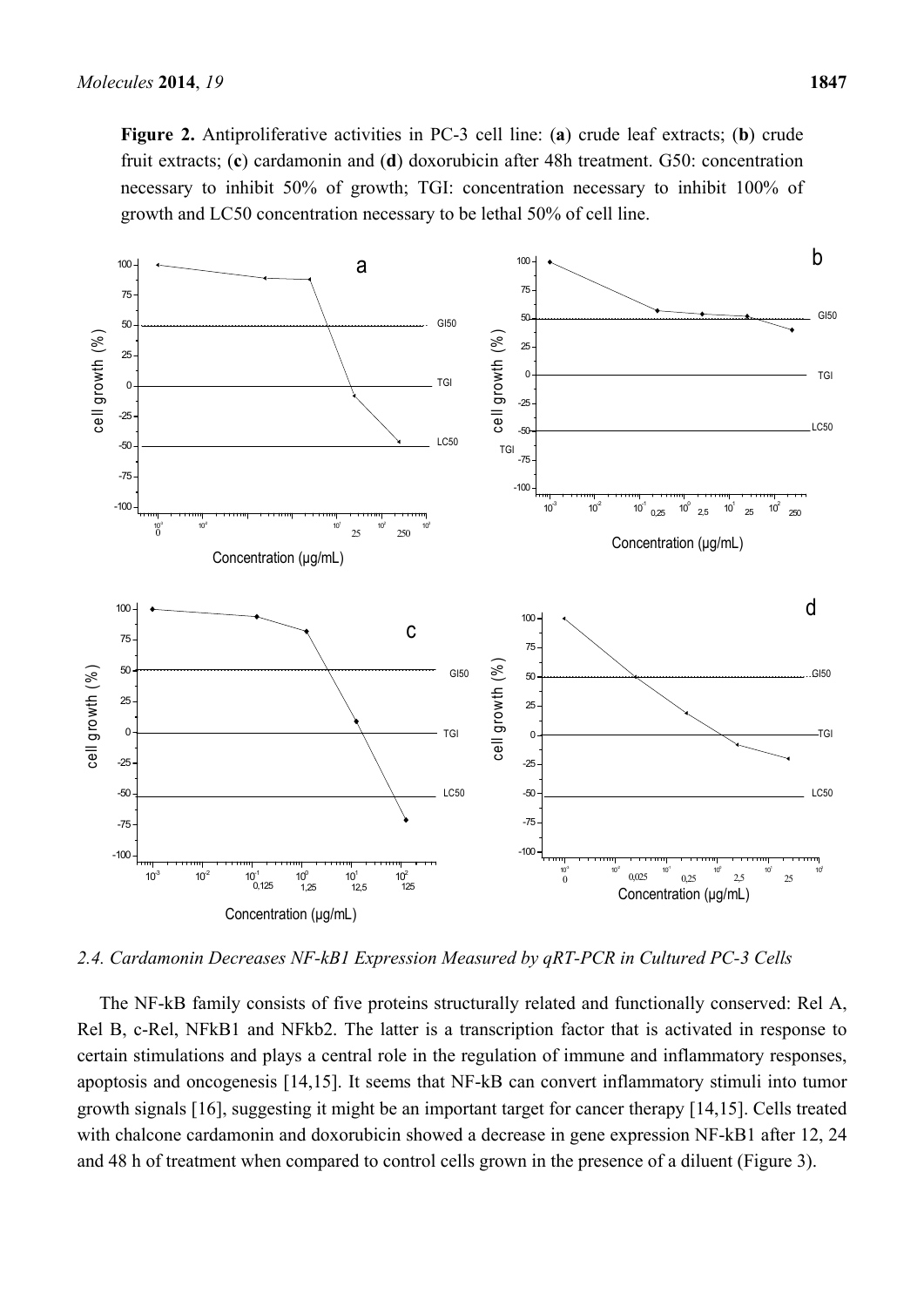**Figure 3.** Relative expression of *NF-kB1* mRNA in PC-3 cells treated with cardamonin, measured by qRTPCR. Doxorubicin was used as a positive control. Values are the mean  $\pm$  SD ( $n = 5$ ). a =  $p < 0.05$ , ANOVA followed by the Tukey test, compared with the negative control at 12 h.  $b = p < 0.05$ , ANOVA followed by the Tukey test, compared with the negative control at 24 h.  $c = p < 0.05$ , ANOVA followed by the Tukey test, compared with the negative control at 48 h.



The decrease of *NF-kB1* expression in cells treated with the chalcone was 69.63% after 12 h of treatment and 65.87% within 24 h of treatment compared to the control cells. Similarly, for cells treated with doxorubicin, a decrease in gene expression of NF-kB1 was observed, diminishing 61.26% in 12 h of treatment and 67.11% within 24 h of treatment in comparison with control cells.

#### *2.5. Flow Cytometric Analysis of DNA Fragmentation in Cultured Human PC-3 Prostate cancer Cells*

The final stage of apoptosis is characterized by degradation of DNA with formation of final fragments of 180–190 nucleotide pairs [17]. PC-3 cells treated with the isolated chalcone cardamonin and doxorubicin were analyzed for DNA fragmentation after treatment for 6, 12, 24 and 48 h and compared to cells treated with the diluent for 48 h (Figures 4 and 5). In cells treated for 6 h with cardamonin or with doxorubicin the percentage with fragmented DNA was  $8.15\%$  ( $\pm$ 1.38) and 5.75%  $(\pm 1.00)$ , respectively.

However the highest percentage of fragmentation was observed after 24 h of treatment with 15.09%  $(\pm 3.96)$  for chalcone and 24.86% ( $\pm 4.93$ ) for doxorubicin. There was a significant increase in apoptosis  $(p < 0.05)$  at all treatment times examined when compared to cells treated with the diluent. After 24 h there was a decline in the percentage of cells undergoing apoptosis, possibly due to metabolic inactivation of the drug present in the medium. These data support the conclusion that cardamonin, like doxorubicin, induces cell death by apoptosis in PC-3 cells.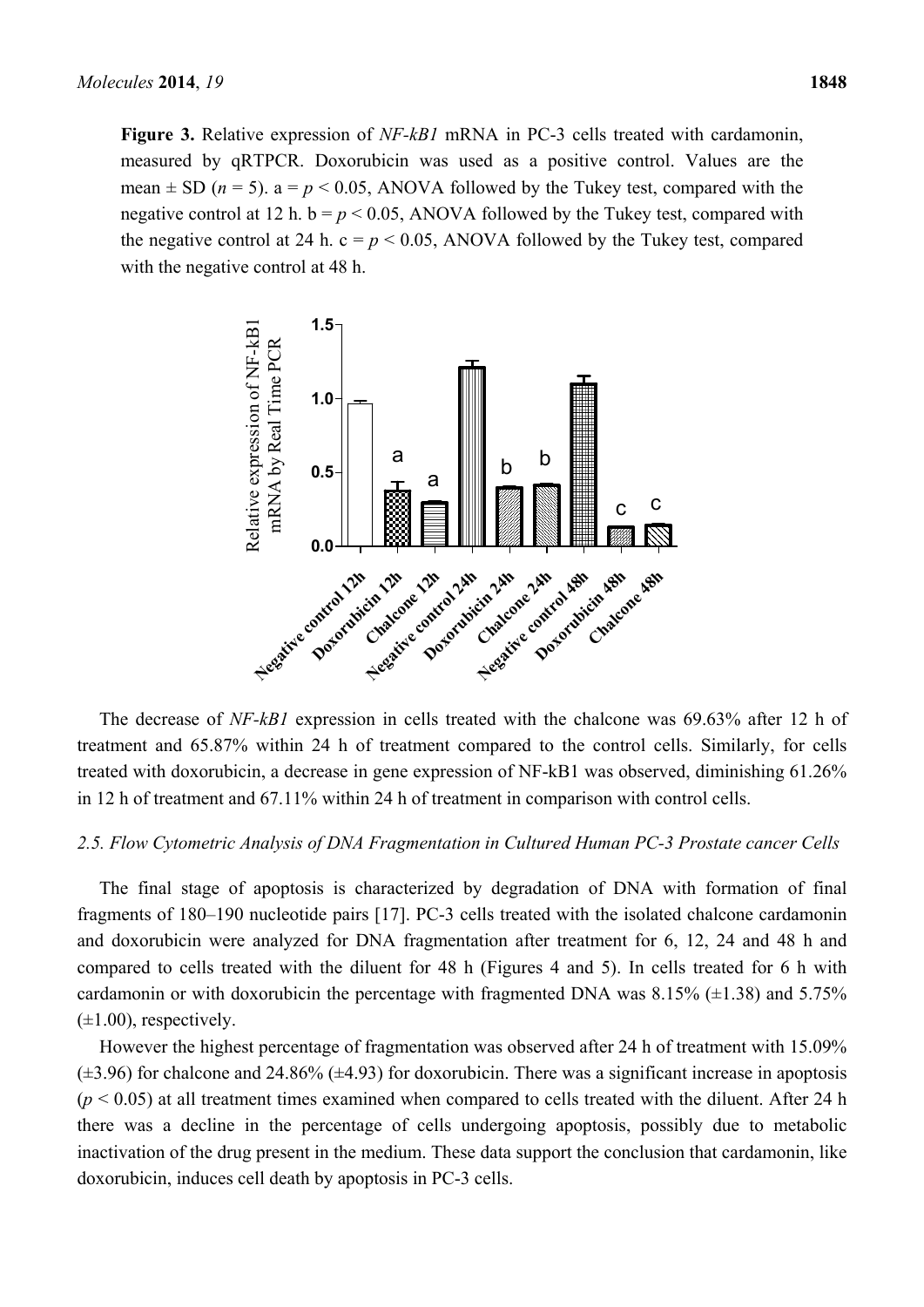

Tukey test, compared with the negative control—cells cultived with diluent for 48 h.

**Figure 5.** Histogram representation of DNA fragmentation in PC-3 cells in flow cytometry. M1 region corresponds to cells with intact DNA and M2 region corresponds to cells with fragmented DNA: (**a**)—negative control, cells treated with diluent for 48 h; (**b**)—cells treated with doxorubicin for 48 h; (**c**)—cells treated with chalcone for 48 h; (**d**)—cells treated with doxorubicin for 24 h; (**e**)—cells treated with chalcone for 24 h; (**f**)—cells treated with doxorubicin for 12 h; (**g**)—cells treated with chalcone for 12 h; (**h**)—cells treated with doxorubicin for 6 h; (**i**)—cells treated with chalcone for 6 h.

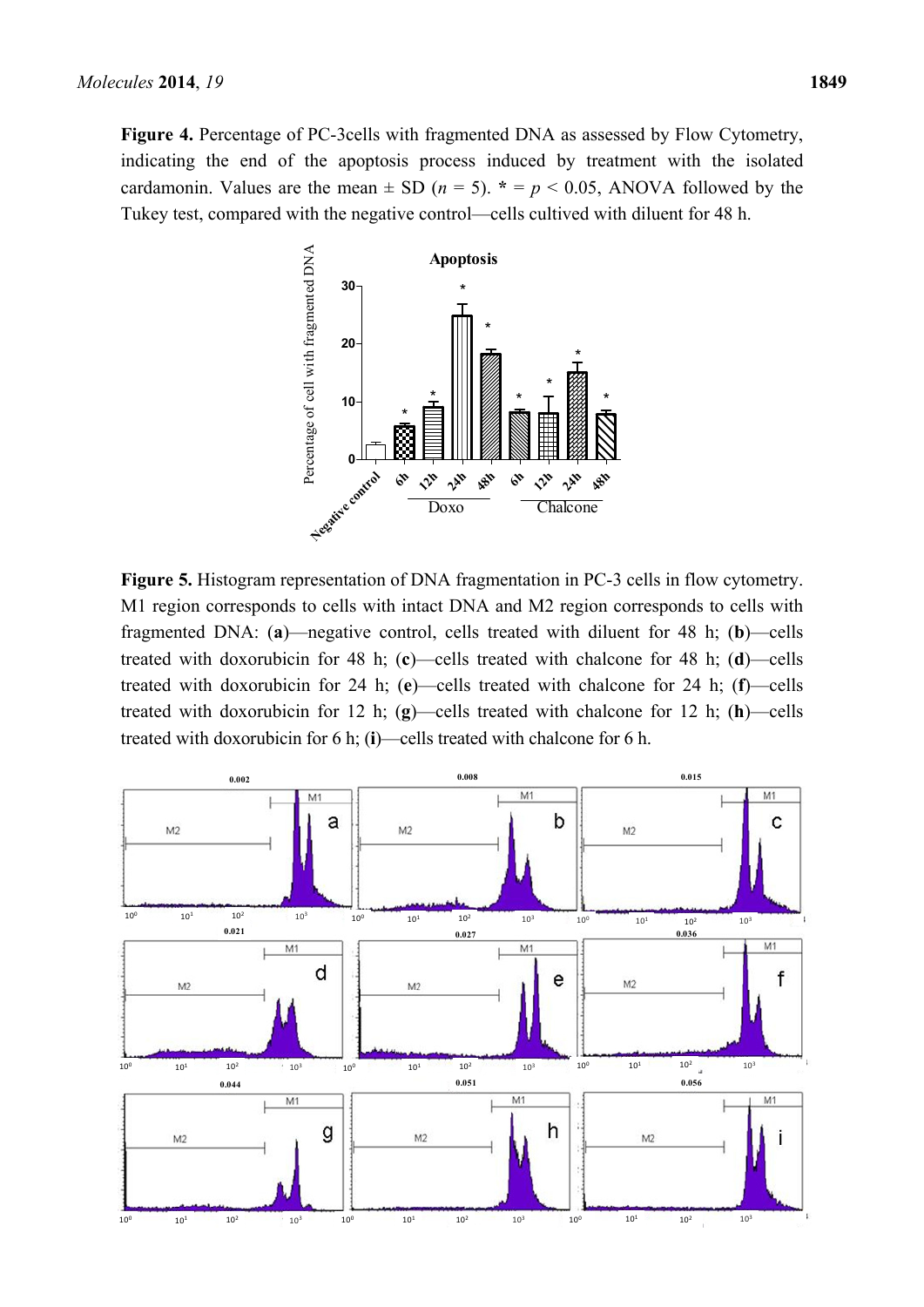Chalcones are intermediates in the biosynthesis of flavonoids and represent an important group of natural or synthetic compounds with an array of biological activities [18]. In cancer, several chalcones have been tested *in vitro* and some of them were cytotoxic [19]. In LNCaP prostate cancer cells, chalcones and dihydrochalcones were able to inhibit cell proliferation and induced apoptosis [20]. Antiproliferative activity studies with *Syzygium samarangense* (Myrtaceae) showed cytotoxic activity against the SW-480 human colon cancer cell line for natural chalcones, including cardamonin [21] and this compound suppresses the proliferation of colon cancer cells by promoting the degradation of intracellular *β*-catenin [22]. In another study it has been shown that cardamonin can block the nuclear factor-kappa B (NF-*κ*B) pathway in multiple myeloma [23].

Although the cardamonim concentration necessary to inhibit 50% of growth of PC-3 cell lines is higher than that for doxorubicin, this fact would be irrelevant if the new drug can circumvent problems encountered in cancer therapy regarding the high incidence of adverse effects such as high toxicity of the anticancer drugs or even development of multidrug-resistance (MDR) of certain types of tumors. New drugs may interact with different receptors and can be useful in the treatment of tumors that have developed multidrug resistance through cell drug efflux mechanisms, alteration in target enzymes expression and synthesis, changes in drug degradation or activation pathways, as well as failure of the apoptotic processes [24–26].

#### **3. Experimental**

#### *3.1. General*

NMR spectra were recorded on a Bruker AC 200 spectrometer (Bruker, Charlotte, NC, USA), observing <sup>1</sup>H at 200 and <sup>13</sup>C at 50, respectively. The solvent used was CDCl<sub>3</sub> + MeOH-D<sub>4</sub>, with TMS as internal reference.

#### *3.2. Plant Material*

Leaves of *C. adamantium* Camb. (Myrtaceae) were collected in September 2008 and fruits in January 2010 in Curitiba, Paraná State, Brazil, (25°26'35''S, 49°14'58''W), and identified by Dr. Armando C. Cervi. A voucher specimen (UPCB 60503) was deposited at the herbarium of the Universidade Federal do Paraná (UFPR), Brazil.

#### *3.3. Extraction and Isolation*

For isolation of the active compound, dried and powdered leaves (270.3 g) were extracted at room temperature with hexane, followed by EtOH  $(3 \times 1)$  L for each solvent). Solvents were removed under reduced pressure to yield the crude extracts. The ethanol extract (20 g) was dissolved in 50% aqueous EtOH (300 mL) and partitioned successively with hexane, CH<sub>2</sub>Cl<sub>2</sub> and 1-butanol, (3  $\times$  100 mL of each solvent), yielding the respective fractions (hexane—5.3 g,  $CH_2Cl_2$ —2.9 g, BuOH—3.74 g). The CH<sub>2</sub>Cl<sub>2</sub> fraction was submitted to silica gel VLC eluted sequentially with CH<sub>2</sub>Cl<sub>2</sub>, EtOAc and MeOH (300 mL, each solvent). The fraction eluted with EtOAc (0.95 g) was submitted to silica gel CC and eluted sequentially with mixtures of EtOAc-hexane (1:1, 2:1, 5:1, 100 mL each), mixtures of EtOAc–MeOH (4:1, 2:1, 1:5, (100 mL each) and finally pure MeOH (50 mL). After TLC analysis,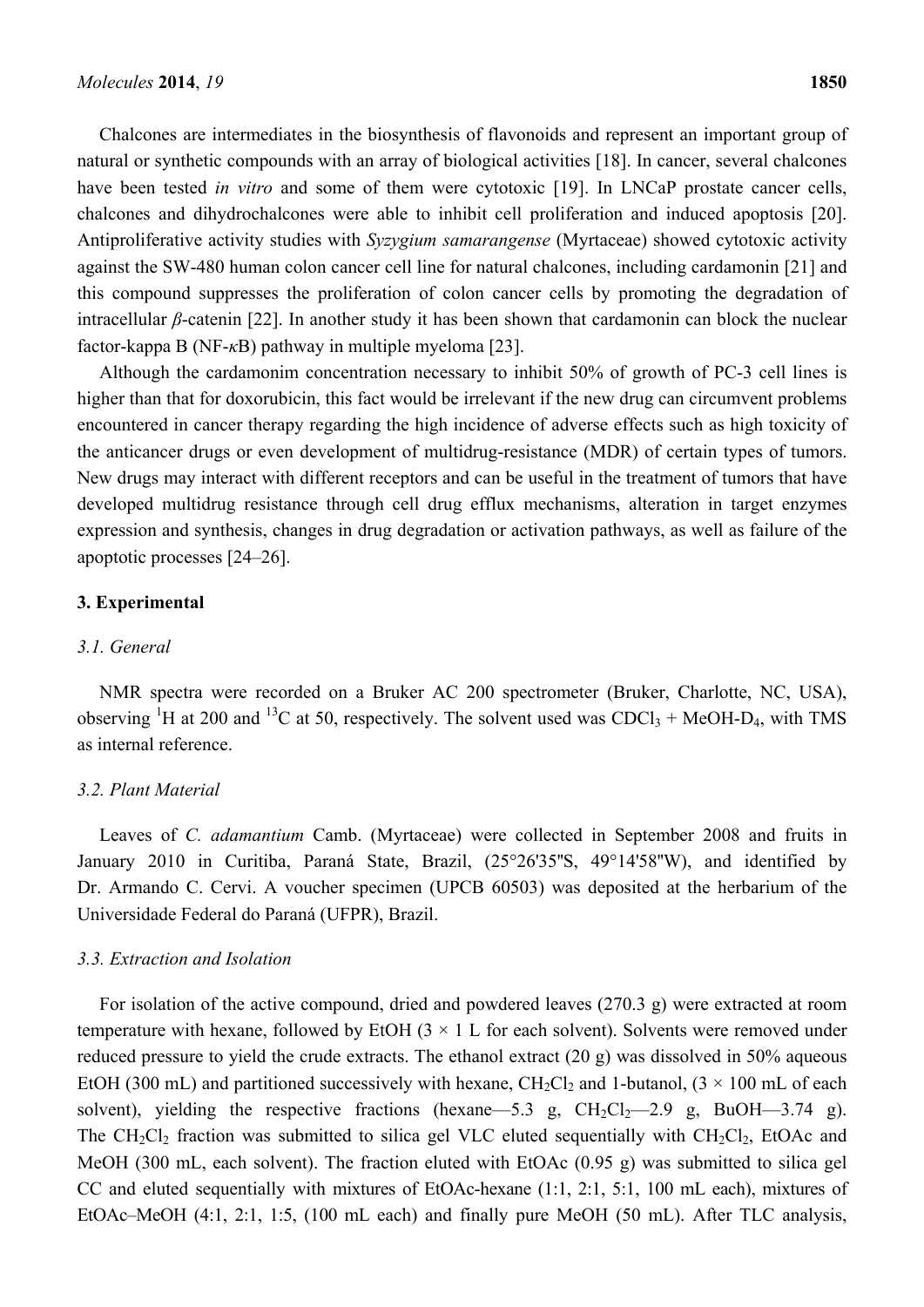ten fractions were obtained. Fraction 2 (251.3 mg), eluted with EtOAc–hexane 1:1, was submitted to another CC, eluted with  $CH_2Cl_2$ , mixtures of  $CH_2Cl_2$ -MeOH (99:0.5, 99:1, 98:2, 50 mL each) and finally pure MeOH (20 mL) yielding seven subfractions after TLC analysis. The subfraction 2.2 (24.4 mg) was submitted to preparative TLC, eluted with hexane-acetone 3:2 (twice) to give the final isolated single compound (17.6 mg). 50g of dried and powdered fruits were extracted at room temperature with EtOH  $(3 \times 150 \text{ mL})$  and the solvent removed under reduced pressure to give the crude extract. The spectral data of the isolated substance was:  ${}^{1}$ H-NMR (200 MHz, CDCl<sub>3</sub> + MeOH-D<sub>4</sub>) δH (mult (*J* in Hz); H): 3.92 (*s*; 3H, 6'-OCH3), 5.97 (*d* (2.2); 1H, H-5'), 6.01 (*d* (2.2); 1H, H-3'), 7.41 (*m*; 3H, H-3, H-4 e H-5), 7.61 (*m*; 2H, H-2 e H-6), 7.75 (*d* (15,6); 1H, H-7), 7.91 (*d* (15.6); 1H, H-8). <sup>13</sup>C-NMR (50 MHz, CDCl<sub>3</sub> + MeOH-D<sub>4</sub>)  $\delta$ <sub>C</sub>: 135.4 (C-1), 128.2 (C-2 e C-6), 128.7 (C-3 and C-5), 129.9 (C-4), 127.6 (C-8), 141.9 (C-7), 192.5 (C-9), 105.8 (C-1'), 1637.2 (C-2'), 96.1 (C-3'), 164.9 (C-4'), 91.2 (C-5'), 163.2 (C-6'), 55.7 (6'-OCH3).

#### *3.4. UPLC-MS Quantification*

Concentrations of cardamonin in fruit and leaf extracts were analyzed on an Acquity UPLC system (Waters, Milford, MA, USA) using a UPLC column  $(2.1 \times 50$  mm, 1.7 µm particle size) at a temperature of 30 °C. A gradient of (A) deionized purified water with  $1\%$  formic acid and (B) methanol (Tedia, Brazil) starting with 10% B and ramping to 100% B at 5 min, holding to 5.50 min, then returning to initial conditions and re-equilibrating at 7 min. Detection in negative ion modes was achieved on an Acquity TQD mass spectrometer (Micromass Waters, Milford, MA, USA) with capillary voltage—3,000 V, Cone—30 V, source temperature 150 °C; desolvation temperature 350 °C. A calibration curve was established by plotting the peak area against concentrations of standards in the range 100 ng/mL and 100 μg/mL with linear regression analysis. The limit of detection (LD) was visually evaluated with a signal-to-noise ratio of about 3:1 and limit of quantification (LQ) was defined as the lowest concentration on the standard curve. Previously, the ion of interest was subjected to MS/MS analysis to make sure that the *m/z* corresponded to the same compound as the standard by direct insertion mass spectrometry with electrospray ionization in negative mode (ESI-MS/MS).

#### *3.5. Antiproliferative Assay*

A prostate tumor cell line (PC-3), from the American Type Culture Collection (ATCC, Manassas, VA, USA), was used for assays. Briefly, the cells were distributed in 96-well plates (100 μL/well) and exposed to various concentrations of isolated chalcone cardamonin (0.25, 2.5, 25.0 and 125.0  $\mu$ g/mL) in DMSO (0.1%) at 37 °C, with 5% of  $CO<sub>2</sub>$ , for 48 h. The final concentration of DMSO did not affect the cell viability. A 50% trichloroacetic acid solution was added and, after incubation for 30 min at 4 °C, the cells were washed with water and dried. Cell proliferation was determined by spectrophotometric quantification (at 540 nm) of the cellular protein content using sulforhodamine B [27]. The experiments were carried out at least in triplicate. Using the concentration-response curve for each cell line, TGI (concentration that produces total growth inhibition or cytostatic effect) was determined through non-linear regression (sigmoidal fitting) analysis using the software ORIGIN 8.0 (OriginLab Corporation, Northampton, MA, USA) [28]. Doxorubicin was used as positive control.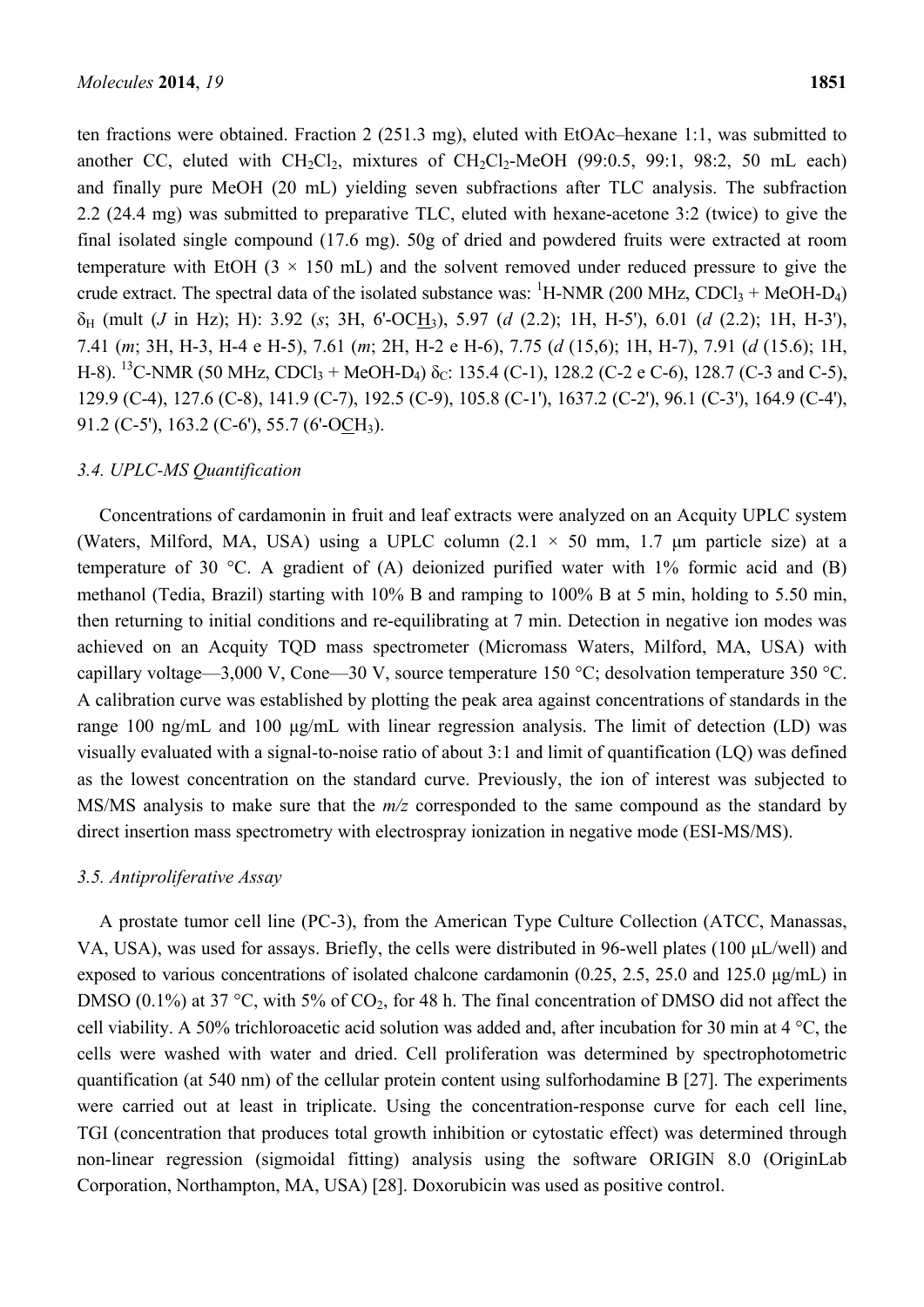### *3.6. Analysis of NF-kB1 Expression by qRT-PCR*

PC-3 cells were seeded in 6-well plates  $(10^5 \text{ cells/well})$  and subjected to treatment with cardamonin (20 µg/mL) and doxorubicin (20 µg/mL) for 12 and 24 h. Cells treated with the diluent RPMI/DMSO in the ratio 95:5 were used as negative control. In order to analyze the effects of treatment on the expression of *NF-kB1*, qRT-PCR reactions were performed for each well of PC-3 cell after 12 h and 24 h of incubation. Total RNA was extracted with TRIzol®, according to the manufacturer's recommendations. Reverse transcription was performed with 1 µg of RNA using the SuperScript III (Invitrogen, according to manufacturer's instructions) and quantitative RT-PCR was performed using a 7500 System (Applied Biosystems, Carlsbad, CA, USA). PCR conditions (20 μL reaction volume) were: 50 °C for 2 min (1 cycle); 95 °C for 10 min (1 cycle); 95 °C for 15 s, 60 °C for 1 min (40 cycles). NF-kB1 primers were designed by Applied Biosystems (assay ID number: Hs00765730 m1) and endogenous control was GAPDH (VIC/MGB, Applied Biosystems).

#### *3.7. DNA Fragmentation Analysis by Flow Cytometry*

PC-3 cells were seeded in 6-well plates  $(10^5 \text{ cells/well})$  and subjected to treatment with isolated chalcone cardamonin (20 µg/mL) and doxorubicin (20 µg/mL) for 6, 12, 24 and 48 h. Cells treated with the diluent RPMI/DMSO in the ratio 95:5 were used as negative control. After these procedures, the cells were removed from the wells using a scraper, washed with buffer, and resuspended in 300 µL of hypotonic PI solution containing propidium iodide (50 mg/mL 0.1% sodium citrate and 0.1% Triton X-100). Samples were incubated overnight at 4 °C and analyzed by flow cytometry in a Facs Scalibur system (BD Bioscience, San Jose, CA, USA). The histograms of the samples were analyzed using the Cell Quest Pro software [29].

#### *3.8. Statistical Analysis*

Data were expressed as means  $\pm$  standard errors. Statistical significance of difference in measured variables between control and treated groups was determined by ANOVA followed by Tukey's multiple comparison tests. Differences were considered significant at *p < 0.05*.

#### **4. Conclusions**

Based on our results, the compound cardamonin isolated from leaves of *C. adamantium* showed antiproliferative activity in the PC-3 cell line in a bioactivity-guided study, and induced apoptosis and downregulated the NFkB1 gene. Further studies investigating the role of the chalcone and *C. adamantium* natural products in biological systems are necessary to better define their therapeutic potential as a cytotoxic agent useful for possible *in vivo* applications in cancer treatment and prevention. Overall, our results may contribute to a comprehensive knowledge of the biological properties of *C. adamantium*, an edible fruit tree with medicinal properties native to Brazil, and furnish, at least in part, a scientific foundation to its popular use.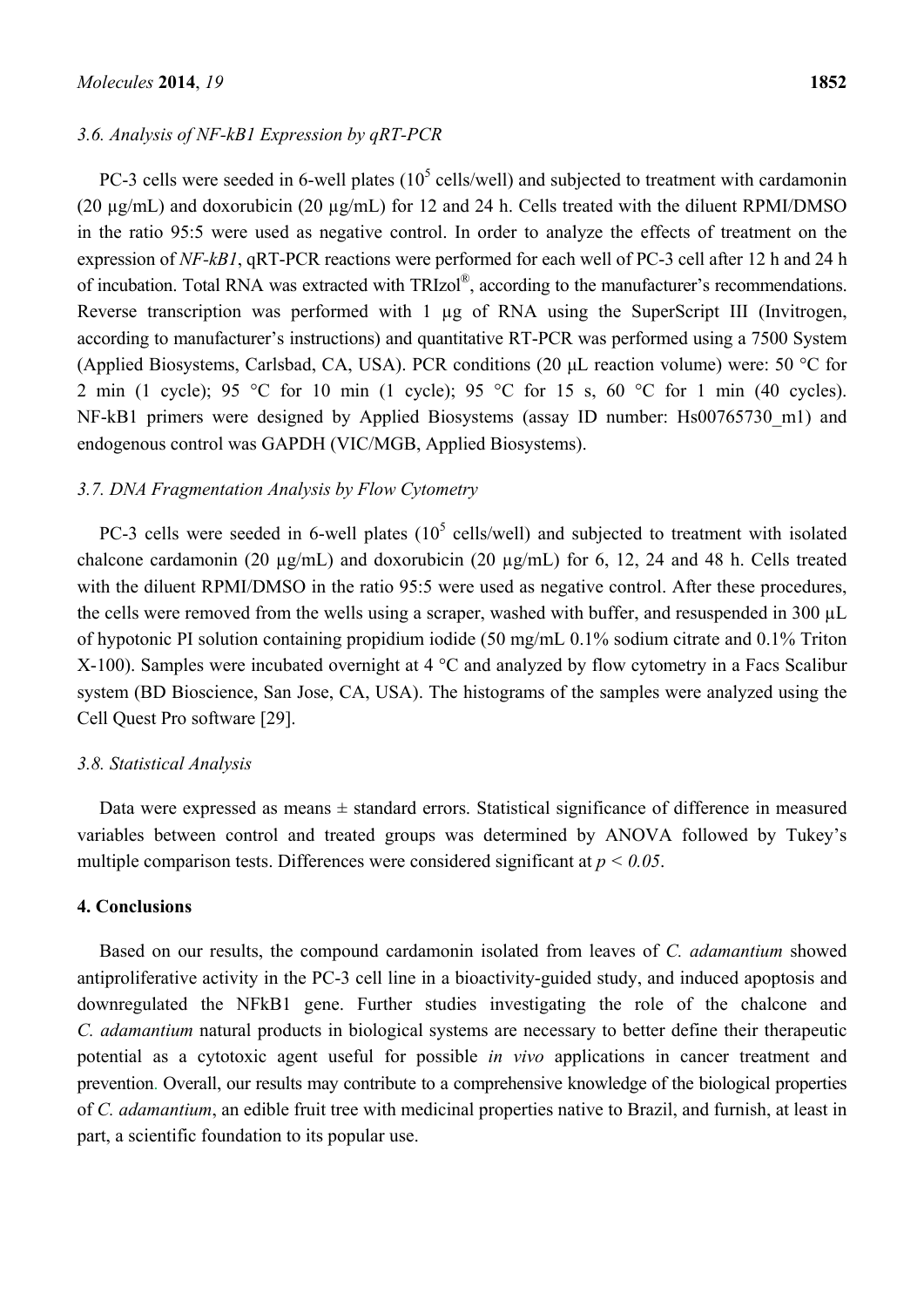## **Acknowledgments**

This work was supported by FAPESP, CNPq, CAPES and FAEPEX-Unicamp. Aislan Cristina Rheder Fagundes Pascoal and Marcos José Salvador are grateful to FAPESP for scholarships and Marcos José Salvador, Carlos Augusto Ehrenfried and Maria Élida Alves Stefanello are grateful to CNPq for scholarships. We thank Ladaslav Sodek (DBV-IB-UNICAMP) the English revision of the manuscript.

## **Conflicts of Interest**

The authors declare no conflict of interest.

## **References**

- 1. Brandão, H.N.; David, J.P.; Couto, R.D.; Nascimento, J.A.P.; David, J.M. Química e Farmacologia de Quimioterápicos Antineoplásicos Derivados de Plantas. *Quim. Nova* **2010**, *33*, 1359–1369.
- 2. Newman, D.J.; Cragg, G.M.; Snader, K.M. Natural products as sources of new drugs over the period 1981–2002. *J. Nat. Prod.* **2003**, *66*, 1022–1037.
- 3. Newman, D.J.; Cragg, G.M.; Snader, K.M. Natural products as sources of new drugs over the 30 years from 1981 to 2010. *J. Nat. Prod.* **2012**, *75*, 311–335.
- 4. Stefanello, M.E.A.; Pascoal, A.C.R.F.; Salvador, M.J. Essential oils from neo-tropical myrtaceae: Chemical diversity and biological properties. *Chem. Biodivers.* **2011**, *8*, 73–94.
- 5. Lorenzi, H. *Árvores Brasileiras: Manual de Identificação e Cultivo de Plantas Arbóreas Nativas do Brasil*, 1st ed.; Editora Plantarum: Nova Odessa, Brazil, 2002; p. 352.
- 6. Pavan, F.R.; Leite, C.Q.F.; Coelho, R.G.; Coutinho, I.D.; Honda, N.K.; Cardoso, C.A.L.; Vilegas, W.; Leite, S.R.A.; Sato, D.N. Evaluation of anti-mycobacterium tuberculosis activity of *Campomanesia adamantium* (Myrtaceae). *Quim. Nova* **2009**, *32*, 1222–1226.
- 7. Coutinho, I.D.; Coelho, R.G.; Kataoka, V.M.F.; Honda, N.K.; Silva, J.R.M.; Vilegas, W.; Cardoso, C.A.L. Determination of phenolic compounds and evaluation of antioxidant capacity of *Campomanesia adamantium* leaves. *Ecletíca Quím.* **2008**, *33*, 53–60.
- 8. Pascoal, A.C.R.F.; Erenfried, C.A.; Eberlin, M.N.; Stefanello, M.E.A.; Salvador, M.J. Free radical scavenging activity, determination of phenolic compounds and HPLC-DAD/ESI-MS profile of *Campomanesia adamantium* leaves. *Nat. Prod. Commun.* **2011**, *6*, 969–972.
- 9. Ferreira, L.C.; Grabe-Guimarães, A.; de Paula, C.A.; Michel, M.C.P.; Guimarães, R.G.; Rezende, S.A.; de Souza-Filho, J.D.; Guimarães, D.A.S. Anti-inflammatory and antinociceptive activities of *Campomanesia adamantium. J. Ethnopharmacol.* **2013**, *145*, 100–108.
- 10. Zi, X.; Simoneau, A.R.; Flavokawain, A. A novel chalcone from kava extract, induces apoptosis in bladder cancer cells by involvement of Bax protein-dependent and mitochondria-dependent apoptotic pathway and suppresses tumor growth in mice. *Cancer Res.* **2005**, *65*, 3479–3486.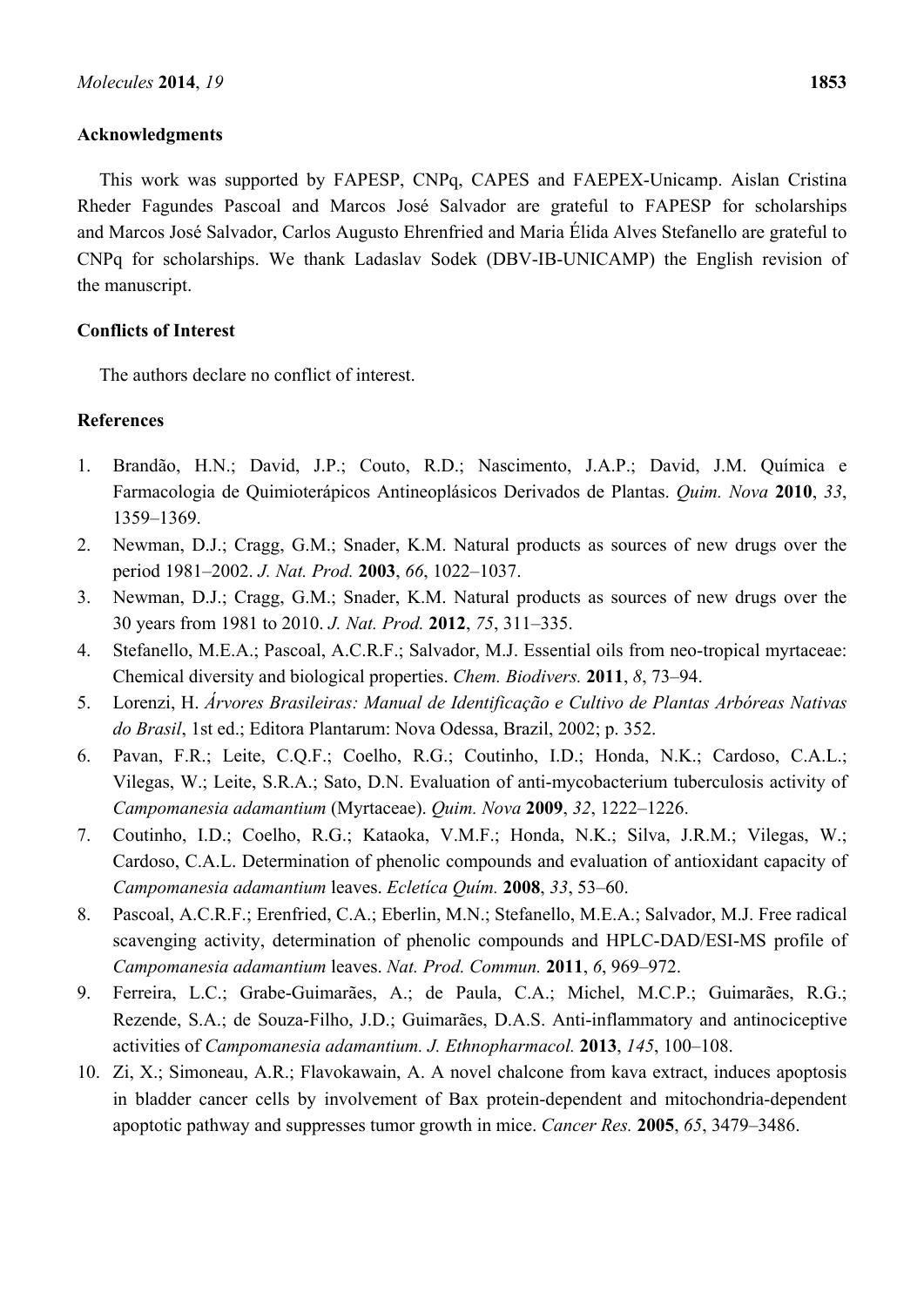- 11. Solomon, V.R.; Lee, H. Anti-breast cancer activity of heteroaryl chalcone derivatives*. Biomed. Pharmacother. 2***012**, *66*, 213–220.
- 12. Itokawa, H.; Morita, M.; Mihashi, S. Phenolic compounds from the rhizomes of *Alpinia speciosa*. *Phytochemistry* **1981**, *20*, 2503–2506.
- 13. Kamal, A.; Mallareddy, A.; Suresh, P.; Shaik, T.B.; Lakshma-Nayak, V.; Kishor, C.; Shetti, R.V.; Sankara-Rao, N.; Tamboli, J.R.; Ramakrishna, S.; *et al.* Synthesis of chalcone-amidobenzothiazole conjugates as antimitotic and apoptotic inducing agents. *Bioorg. Med. Chem.* **2012**, *20*, 3480–3492.
- 14. Baldwin, A.S. Series introduction: The transcription factor of NFk-B and humam disease. *J. Clin. Invest.* **2001**, *107*, 3–6.
- 15. Karin, M.; Cao, Y.; Greten, F.R.; Li, Z.W. NFk-B in cancer: From innocent bystander to major culprit. *Nat. Rev. Cancer* **2002**, *2*, 301–310.
- 16. Luo, J.L.; Maeda, S.; Hsu, L.C.; Yagita, H.; Karin, M. Inhibition of NFk-B in cancer cells converts inflammation-induced tumor growth mediated by TNFα to TRAIL-mediated tumor regression. *Cancer Cell.* **2004**, *6*, 297–305.
- 17. Sladkova, L.V.; Moskaleva, E.V.; Posypanova, G.A. Apoptosis of cells of different lines and the characteristics of internucleosomal DNA fragmentation in cells: connection with the cell cycle. *Tsitologiia* **2000**, *42*, 309–313.
- 18. Rahman, M.A. Chalcone: A valuable insight into the recent advances and potential pharmacological activities. *Chem. Sci. J.* **2011**, *29*, 1–16.
- 19. Syam, S.; Abdelwahab, S.I.; Al-Mamary, M.A.; Mohan, S. Synthesis of chalcones with anticancer activities. *Molecules* **2012**, *17*, 6179–6195.
- 20. Szliszka, E.; Czuba, Z.P.; Mazur, B.; Paradysz, A.; Krol, W. Chalcones and dihydrochalcones augment TRAIL-mediated apoptosis in prostate cancer cells. *Molecules* **2010**, *15*, 5336–5353.
- 21. Simirgiotis, M.J.; Adachi, S.; To, S.; Yanga, H.; Reynertson, K.A.; Basile, M.; Gil, J.R.R.; Weinsteinb, I.B.; Kennellya, E.J. Cytotoxic chalcones and antioxidants from the fruits of Syzygium samarangense (Wax Jambu). *Food Chem.* **2008**, *107*, 813–819.
- 22. Park, S.; Gwak, J.; Han, S.J.; Oh, S. Cardamonin suppresses the proliferation of colon cancer cells by promoting *β*-catenin degradation. *Biolog. Pharm. Bull.* **2013**, *36*, 1040–1044.
- 23. Qin, Y.; Sun, C.Y.; Lu, F.R.; Shu, X.R.; Yang, D.; Chen, L.; She, X.M.; Gregg, N.M.; Guo, T.; Hu, Y. Cardamonin exerts potent activity against multiple myeloma through blockade of NF-*κ*B pathway *in vitro*. *Leuk. Res.* **2012**, *36*, 514–520.
- 24. Teodori, E.; Dei, S.; Scapecchi, S.; Gualtieri, F. The medicinal chemistry of Multidrug Resistence Reversing Drugs (MRD). *Farmaco* **2002**, *57*, 385–414.
- 25. Baguley, B.C. Multiple drug resistence mechanisms in cancer. *Mol. Biotechnol.* **2010**, *46*, 308–316.
- 26. Kale, A.; Gawande, S.; Kotwal, S. Cancer phytotherapeutics: Role for flavonoids at the cellular level. *Phytother. Res.* **2008**, *22*, 567–577.
- 27. Skehan, P.; Storeng, R.; Scudiero, D.; Monks, A.; Mcmahon, J.; Vistica, D.; Warren, J.T.; Bokesch, H.; Kenney, S.; Boyd, M.R. New colorimetric cytotoxicity assay for anticancer-drug screening. *J. Nat. Cancer Instit.* **1990**, *82*, 1107–1118.